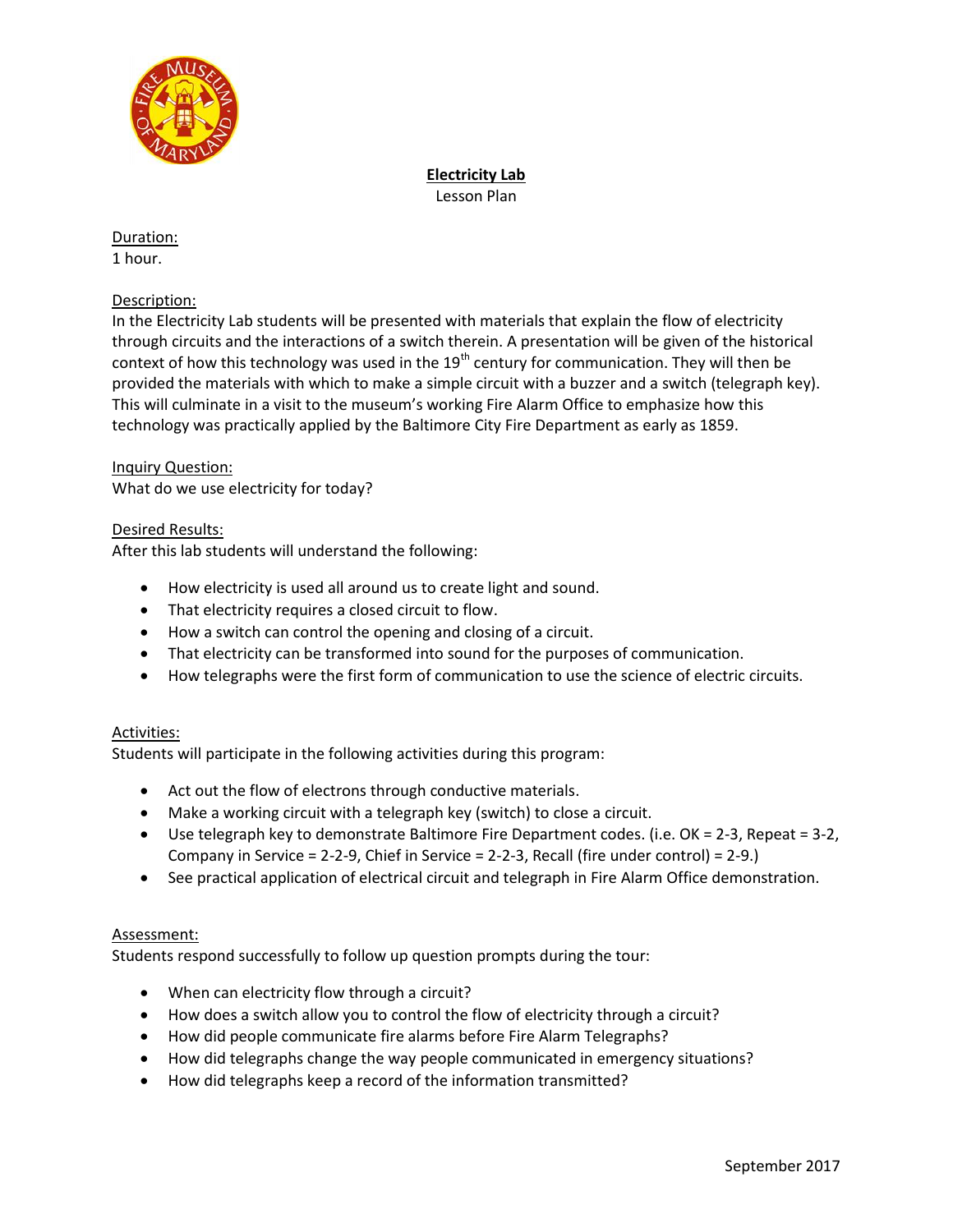

#### **Electricity Lab Next Generation Science Standards Connections:**

- **3-PS2-3.** Ask questions to determine cause and affect relationships of electric or magnetic interactions between two objects not in contact with each other.
- **4-PS3-2.** Make observations to provide evidence that energy can be transferred from place to place by sound, light, heat, and electric currents.
- **4-PS3-4.** Apply scientific ideas to design, test, and refine a device that converts energy from one form to another.
- **5-PS1-3.** Make observations and measurements to identify materials based on their properties.
- **MS-PS2-3.** Ask questions about data to determine the factors that affect the strength of electric and magnetic forces.
- **MS-PS2-5.** Conduct an investigation and evaluate the experimental design to provide evidence that fields exist between objects exerting forces on each other even though the objects are not in contact.

#### **Maryland State Curriculum - Science Connections:**

**Subject:** Physics **Grade:** 2 **Topic:** C. Electricity and Magnetism **Indicator:** 1. Identify and describe the sources and uses of electricity in daily life. **Objectives:** a. Identify sources of electricity.

- Electrical outlets
- Batteries

b. Identify the devices that use electricity to produce light, heat, and sound. (Students should be cautioned not to experiment with sources of electricity without adult supervision.)

**Subject:** Physics **Grade:** 4 **Topic:** C. Electricity and Magnetism **Indicator:** 2. Investigate and provide evidence that electricity requires a closed loop in order to produce

measurable effects.

**Objectives:** a. Identify the source of electricity needed to produce various effects:

- Light flashlight (battery)
- Heat hot plate, hairdryer (outlet, battery)
- Sound Ipod (battery), doorbell(electrical wiring)
- Movement mechanical toys (battery, outlet)

b. Investigate and describe (orally or with diagrams) how to light a light bulb or sound a buzzer given a battery, wires, and light bulb or buzzer.

c. Describe and compare the path of electricity (circuit) within this system that caused the light to light or the buzzer to sound to those that do not affect the light or buzzer.

d. Observe, describe and compare materials that readily conduct electricity and those that do not conduct electricity.

e. Provide evidence from observations and investigations that electrical circuits require a complete loop through which electricity can pass.